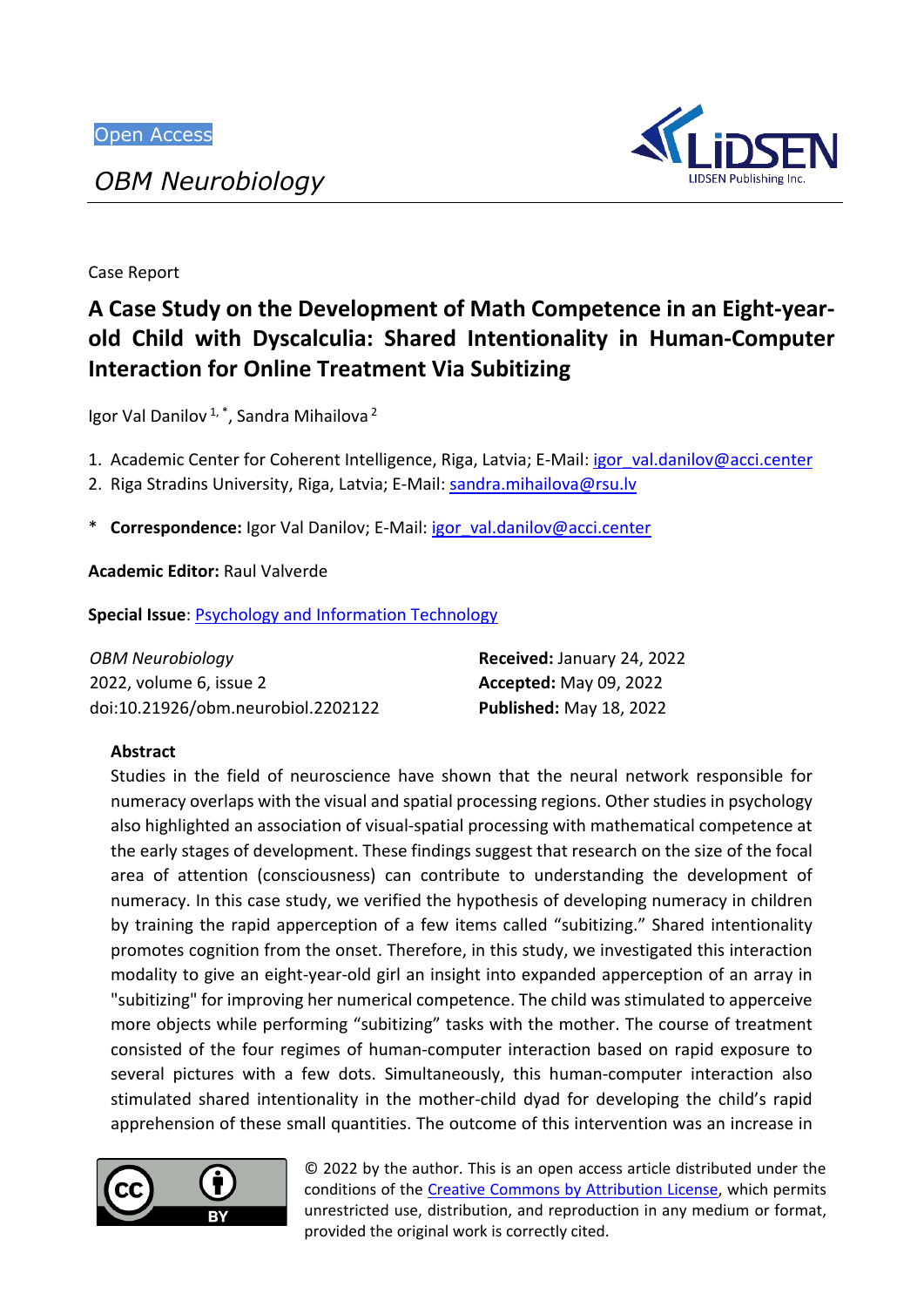the size of the focal point of attention (consciousness) and the development of numerical competence, where an association was established between the expanding apperception and the developing numeracy.

#### **Keywords**

Dyscalculia; e-learning; human-computer interaction; mathematical learning disability; mathematical difficulties; shared intentionality; subitizing

## **1. Introduction**

We conducted this interdisciplinary study to understand the development of numeracy in children using a new approach to address the issue. The study was novel in evaluating humancomputer interaction for stimulating shared intentionality in the mother-child dyad to expand the size of the focal area of attention in the child. Introducing this new approach requires an understanding of Dyscalculia and an analysis of studies that consider the neurobiological basis of shared intentionality and how the latter can be stimulated by human-computer interactions. In the Introduction section, we discussed the theoretical and empirical grounds based on which this study was conducted. Specifically, to elucidate the knowledge gap, in the Introduction, we briefly discussed the theoretical background on the causes and interventions of Dyscalculia. Then, we showed, for the first time, the empirical data analysis on developmental stages of the focal area of attention in children based on the data on subitizing collected over a hundred years. Several studies found an association between the apprehension of dots and numerical competence, as well as that dyscalculic children, showed deficits in subitizing. The results also showed that in many cases, Dyscalculia develops in children with a typical developmental trajectory when they cannot provide attention to more than three items. The advanced representation and mental manipulation capabilities of an array can increase numerical competence. Increasing the size of the focal area of attention facilitates the development of numeracy in children. Next, we presented empirical data that addressed a hypothesis regarding the neurobiological basis of shared intentionality that occurs in non-perceptual interaction. Finally, we discussed the hypothesis on how human-computer interactions can stimulate shared intentionality for the child's apperception of more dots in subitizing than the child can apprehend. Thus, shared intentionality can provide an insight into arithmetic principles and memorizing relationships between numbers needed for math competence.

Dyscalculia or mathematical learning disability (MLD) is a neuro-developmental disorder that refers to difficulties in understanding math problems (e.g., [1, 2]). Mathematical learning difficulties (MD) are mathematical deficits comprising dyscalculia (or MLD) and math deficits that may be caused by non-neurobiological factors (e.g., [1-4]). About 5-9% of school-age children are affected by MD [5-7]. Children with difficulties in mathematics are in many respects similar to their peers without MD; children with MD were found to have "essential cognitive normality" [5]. Children with MLD do not have problems with brain activity; instead, their brain works differently [8]. These disabilities may develop in children with normal IQ in the absence of difficulties in other domains, skills, or abilities [1, 9]. Children who have difficulties in mathematics usually have difficulty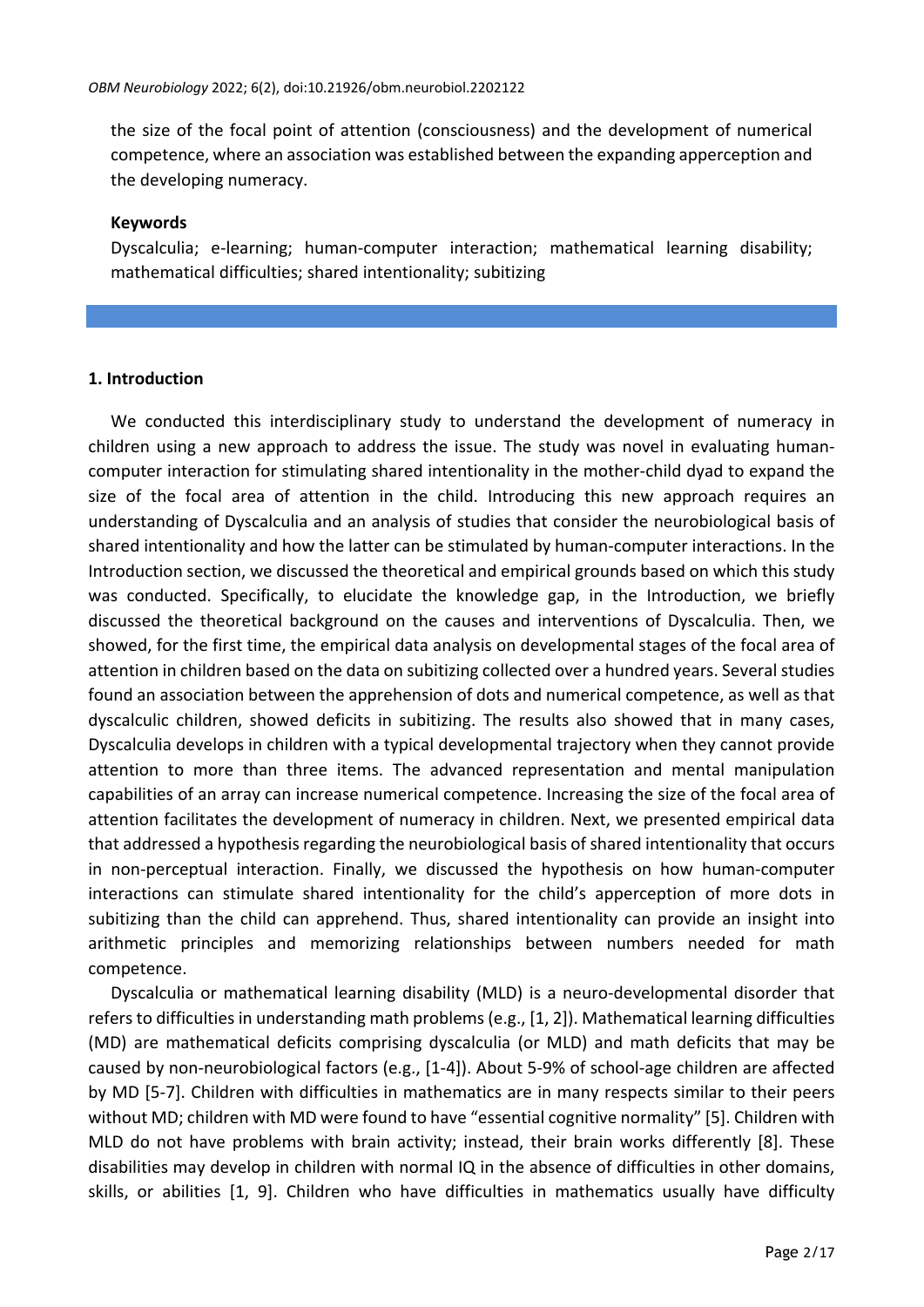remembering number facts [5, 7, 10-12]. A study [13] found that 3-7% of children, adolescents, and adults have MLD or dyscalculia. MD leads to developmental delay since many schools assume that eight-year-old children possess knowledge of basic arithmetic facts.

Dehaene [14] proposed that dyscalculia might be associated with a deficit in "number sense", which underlies our ability to quickly understand, approximate, and manipulate numerical quantities non-verbally. A slightly different hypothesis was proposed by Butterworth [15], who postulated that children with developmental dyscalculia might suffer from a ''defective number module" induced by a highly selective impairment of the capacity to understand and represent numerosity which in turn leads to difficulties in learning arithmetic.

According to Amalric [16], a math-responsive network is established in the bilateral intraparietal sulcus and the inferior temporal cortex. This network is distinct from language processing networks but overlaps with visual and spatial processing regions [16]. This network overlaps with the neural correlates of deductive reasoning [16]. A meta-analysis suggested that the left parietal cortex is more consistently activated while processing symbolic quantities (visually-presented Arabic digits), whereas activity in the right parietal cortex is more reliably associated with the processing of nonsymbolic formats [17]. However, the exact causes for developmental dyscalculia are unknown, though studies have shown that they might be due to issues in brain development and genetics (as the disability tends to run in families) [18].

The number of intervention studies has increased dramatically in recent years [19]. A comprehensive overview included 41 review articles and meta-analyses, i.e., a metareview, targeting early numeracy or more advanced mathematics, focusing on both typical and atypical (or at risk) achievers in preschool, primary, or secondary education [19]. However, only low-efficiency cognitive-based interventions are available for treating children and adolescents with MLD [20]. Children do not have a network of rules and principlesto associate number combinations; they have to memorize many isolated facts [10, 21-23]. It requires remembering [23-25] at least 45 basic addition facts (3-18) with addends up to 9 and answers up to 18. In modern teaching, thinking strategies have been implemented to help children (a) learn numerical relationships (e.g., [10, 26]) and (b) foster the automatic recall of basic number facts (e.g., [10, 24-26]). However, memorizing basic arithmetic facts is an unpredictable process due to the lack of efficient strategies to memorize specific numerical associations. Modern teaching models represent basic arithmetic facts as a network of many specific numerical bonds. Mastery of arithmetic facts includes explicit drill memorizing (by auditory and visual inputs) and implicit insight into associativity and commutativity principles, and memorizing relationships between numbers.

Although arithmetic difficulties are widespread, the predictable strategies for memorizing basic arithmetic facts are understudied. Current theories suggest that the efficient production of number combinations is exclusively a reproductive process when basic combinations are committed to longterm memory [10].

Wundt suggested that "the size of the focal area of consciousness" is three or four items (Wundt presented arrays of Latin letters) for "unpracticed observers," but it can be expanded to six with practice [27]. Leahey [27] argued that Wundt's theory of attention is a viable alternative to contemporary formulations; it received as much empirical support as any modern theory [27]. The Wundtian outcome was one of the earliest findings that provided a method for studying the "range of attention."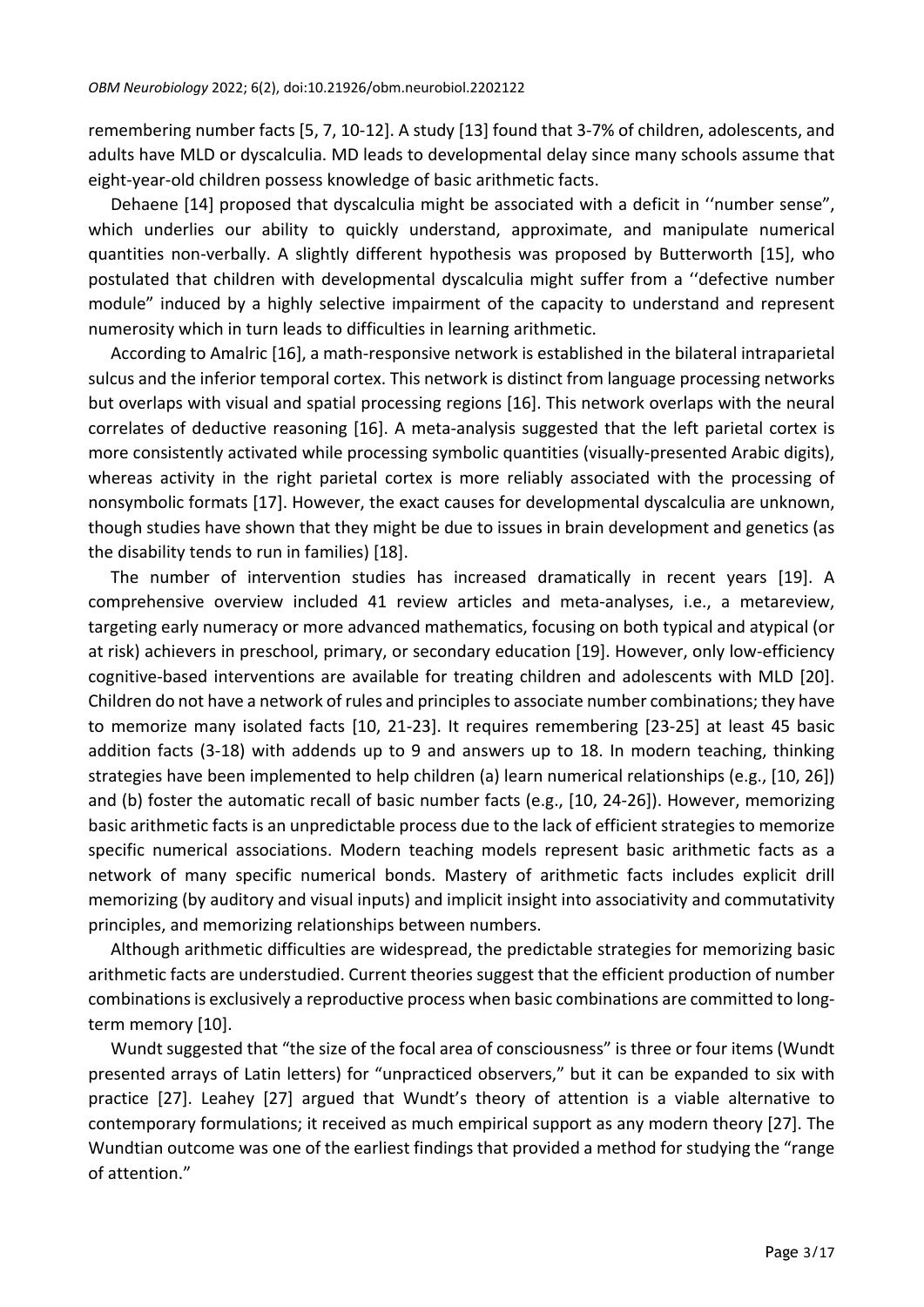Other researchers adopted the Wundtian visual mode research of the focal point of attention (consciousness) and introduced several modifications compatible with the sense of this approach. Freeman [28] investigated "the scope of attention," applying the Wundtian research paradigm while changing the stimulus. To determine the scope of attention in its simplest form, Freeman [28] presented several similar objects (several dots) to a small group of subjects. He registered the difference between the number of objects (dots) that may be grasped simultaneously in a single observation event by adults and children of various ages. The results showed that children (below eight years) could judge the number correctly up to four items.

In this study, we presented the origins of the mode of research on the accuracy of estimating the number of displayed dots under time pressure to highlight that it was initially developed to observe visual apprehension- or the "range of attention" (e.g., [29]). Later, this approach was used for understanding the development of numerical competence (e.g., [30-37]). The experiments on numeracy demonstrated that response accuracy was high when the number of dots did not exceed six. Kaufman et al. [30] proposed the term "subitizing" for this rapid apprehension of small quantities. The experiments on subitizing studied numeracy. However, they also determined the size of the focal point of consciousness, although the researchers did not intend to do so. For studying numerical competence in subjects, these studies applied the main ideas of the Wundtian research paradigm, which requires examination of the visual size of the focal area of consciousness. From this perspective, the purpose of the experimental paradigm on subitizing is similar to that proposed by Wundt and Freeman, i.e., this research mode (on the accuracy of estimating the number of dotsin a display under time pressure) determined the visual focal point of consciousness while collecting and analyzing the data to interpret other parameters.

Analysis of the studies on subitizing might help to determine the developmental stages of the focal area of consciousness in children. The empirical data on subitizing has four stages:

i) The first stage with up to two items in the focal point lasts up to about six months of age (e.g., [32, 37]). This conclusion is based on the fact that six-month-old infants can discriminate numerosities with a 1:2 ratio but not a 2:3 ratio [37].

ii) The second stage with up to three items probably begins after eight months (e.g., [32, 34-36]). Ten-and 12-month-old infants can track up to three items precisely, but not four or more objects (e.g., [35, 36]). This suggests that three objects might be captured by children's focal point of consciousness at this stage. Furthermore, experiments have shown that the focal point size in even two-year-old children is up to 3 (e.g., [32, 34]).

iii) The third stage appears at about 3.5 years of age with four items. Some studies (e.g., [34, 38]) have suggested that the size of the focal point of consciousness might be up to four items at this stage.

iv) The fourth stage starts in children when they are about five years old and can hold five or more items in the focal point (e.g., [34]).

Differences in cognition rely on different abilities in cognitive functions such as memory, learning, the use of language, problem-solving, decision making, reasoning, and intelligence [39]. General cognitive functions in preschoolers are associated with math abilities [7, 38, 40-42]. Cognitive functions such as learning, problem-solving, decision making, reasoning, and intelligence rely, at least partly, on the comparison, association, and categorization of different phenomena simultaneously kept in the focal point of attention. The involvement of more objects in mental operation is associated with greater development of mental processing skills and more possibilities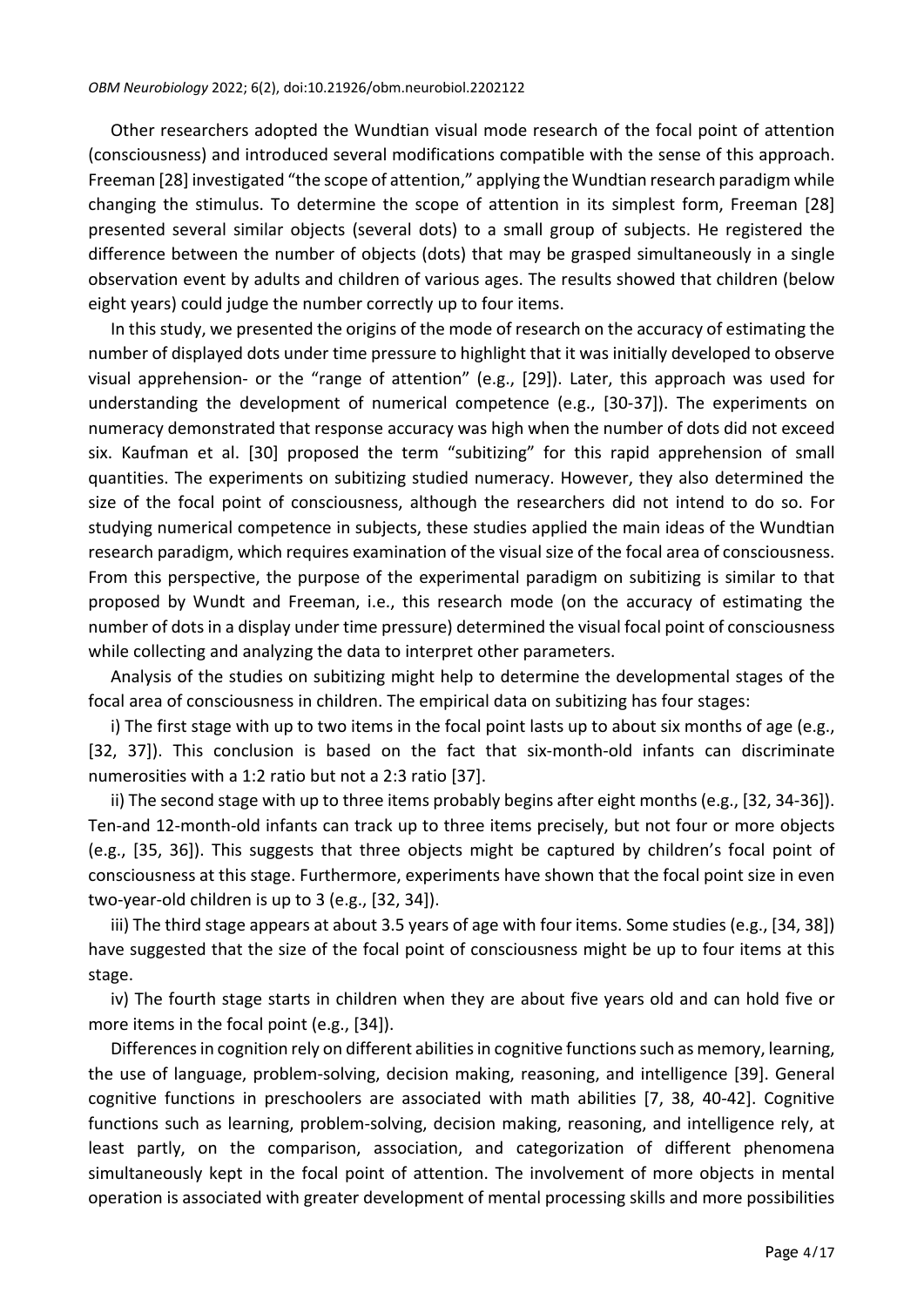#### *OBM Neurobiology* 2022; 6(2), doi:10.21926/obm.neurobiol.2202122

for apprehension, judgment, and reasoning. For example, three items in the focal point of consciousness have six possible combinations (3 factorial), and four items have 24 (4 factorial) combinations. This difference becomes significant in the case of a focal point with six items with 720 possible combinations (6 factorial). When the mind grasps more details about an event, it also increases the number of reasonable combinations within that event, enhancing the probability of better understanding its features and particularity. More possible combinations of an event increase its specialty, making the event stand out from similar others. Therefore, an extended ability to manage more items within an array might dramatically increase short-term or active memory. The latter is needed to store verbal data and manage visual data, allocating attention between them. Therefore, the ability of the mind to grasp and manage more combinations within the array improves the ability of short-term memory to store and manage the features of a dataset. These qualities also promote numeracy. Therefore, increasing the size of the focal area of consciousness with four or more items dramatically increases the mental operation with these items concerning their comparison, association, and categorization. Studies have also shown the crucial role of representing and mentally manipulating numbers in improving numerical knowledge (e.g., [43]). The size of the focal area of consciousness for more than three items is crucial for developing math skills. Studies have shown an association of the focal point of attention for up to four items with the development of numeracy in children, which starts developing around the age of 3.5 years.

In this study, we investigated the treatment of children with MLD. Several studies have shown that these disabilities might develop in children with normal IQ in the absence of difficulties in other domains, skills, or abilities (e.g., [1, 5, 9, 10]). This suggests that MLD might develop in children with a typical developmental trajectory when they only lack the insight (or skills) to manage more than three items in the focal point of consciousness. Although these children possess essential cognitive normality, they cannot operate thought items (essential for processing the comparison and association of different items) due to a small focal point.

Landerl et al. [44] found that dyscalculic children have deficits in subitizing. The apparent failure to subitize small numerosities (counting them instead) has been implicated in several cognitive disorders and is associated with dyscalculia (e.g., [45]). Wilson et al. [46] showed that the ability of children improved in a dot enumeration task in subitizing when the researchers conducted a training course (10 weeks) on numeracy with nine children of 7-9 years with DD. According to Gray and Reeve [38], a weak subitizing profile (three dots) might be a diagnostic marker of emerging math difficulties (e.g., dyscalculia) in preschoolers [38].

Cognition occurs, to a large extent, due to shared intentionality in mother-child dyads(e.g., [47]). A study proposed a hypothesis based on neurobiology regarding shared intentionality that occurs in non-perceptual interactions [48]. A study on inter-brain neural synchronization indicated an increase in coordinated neuronal activities in the subjects during cooperative actions when communication via sensory cues was absent [49]. Another hyper-scanning study revealed a greater interpersonal neuronal coordination in subjects involved in solving a problem together than that in individuals working separately on identical tasks[50]. According to Fishburn et al. [50], interpersonal neural synchronization underlies a biological mechanism for shared intentionality. Studies on shared intentionality conducted with adults showed that coordinated actions between unprimed subjects and primed confederates encouraged resolving unintelligible problems (unintelligible for unprimed subjects) without communication via sensory cues provided by primed subjects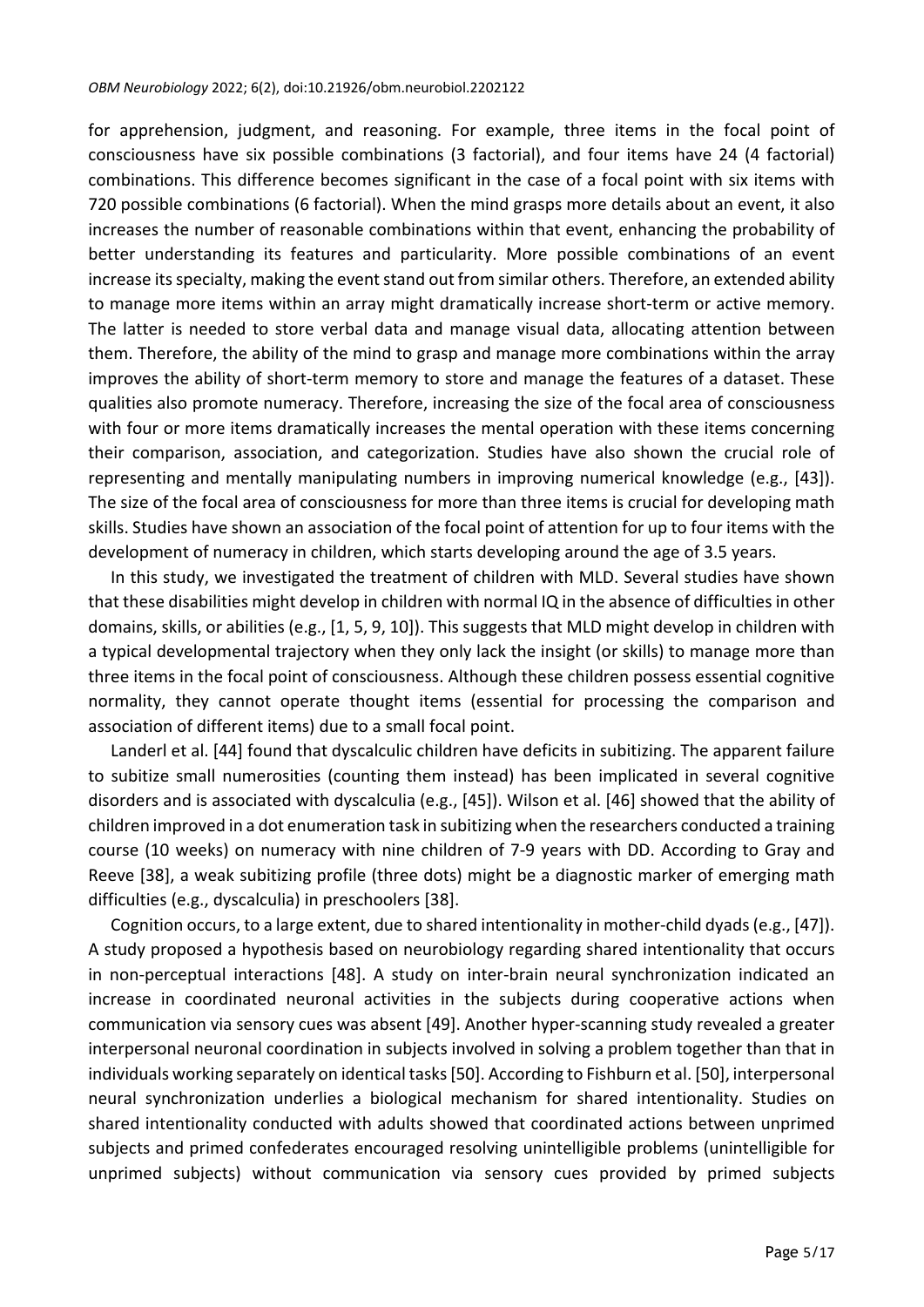(confederates) who knew the correct answer [51-53]. The case studies on numeracy in toddlers supported this hypothesis showing non-perceptual interaction in dyads [54, 55].

The electromagnetic field is a factor affecting human-computer interactions. Studies on humancomputer interactions have investigated the effects of radiofrequency electromagnetic field exposure on the central nervous system (e.g., [56-58]). However, despite a dramatic increase in the use of mobile electromagnetic devices in daily life, information on the effects of the visible spectrum of the electromagnetic field on cognition is limited. According to Danilov and Mihailova [48, 53], a single harmonic oscillator can induce the neurons (or Coherence Agent from these neurons) of modality-specific gateways in nervous systems of different individuals associated by psychophysiological coherence. Since these neurons react similarly, the neurons of mature organisms show the neurons of the neonates the appropriate response to high-frequency stimulation for inducing long-term potentiation [48]. Therefore, shared intentionality occurs in these organisms. Some studies applied and described this mode of human-computer interaction (e.g., [51-55]). Therefore, human-computer interactions might also stimulate shared intentionality for a child's apperception of more dots in subitizing.

We hypothesized that if shared intentionality promotes cognition from the very beginning of fetal life, this interaction modality can also provide insights into subitizing in older children. We speculated that children might apperceive more items by completing tasks with their mother compared to the number of items they could grasp in subitizing when working independently. Following the above data, we supposed that advanced representation and mental manipulation capabilities of an array increase numerical competence. Therefore, increasing the size of the focal area of attention to four objects facilitates the development of numeracy in children. Although the child is unaware (unconscious) of this training of the focal point, we speculated that, through repetitions, specific neural networks might develop for apprehending a larger number of items. Studies have shown that increasing implicit memory enhances the performance of students in certain tasks [59] and gives them confidence in their decisions [60]. We speculated that even the unaware successful performance of the subjects in subitizing, when cooperating (shared intentionality) with knowers, can train neuronal networks to process the features of the focal area of attention (or elements within the focus of attention). This training might help to develop specific neuronal networks responsible for processing numeracy. Thus, shared intentionality might provide insights into arithmetic principles of associativity and commutativity. It can also ensure implicit memorizing relationships between numbers. In this study, we investigated whether shared intentionality with the mother (stimulated by human-computer interactions) can improve a child's apperception of dots in subitizing, thus, improving her counting skills.

#### **2. Materials and Methods**

The training program "Agata-2" of the focal point of attention provided 18 online lessons with several exercises with the different pictures of circular dot stimuli, 10 mm in diameter. The mobile version of the "Agata-2" software showed the subject and her mother the tasks of subitizing. The dyad sat with one smartphone that was placed 0.4 m from the eyes. The design of the experiment stimulated emotional arousal due to the unusual situation of the experiment and rhythmically changing red/purple colors on the mobile screen. The unintelligible tasks also contributed to emotional excitement in the dyad. This software also induced interactional synchrony between the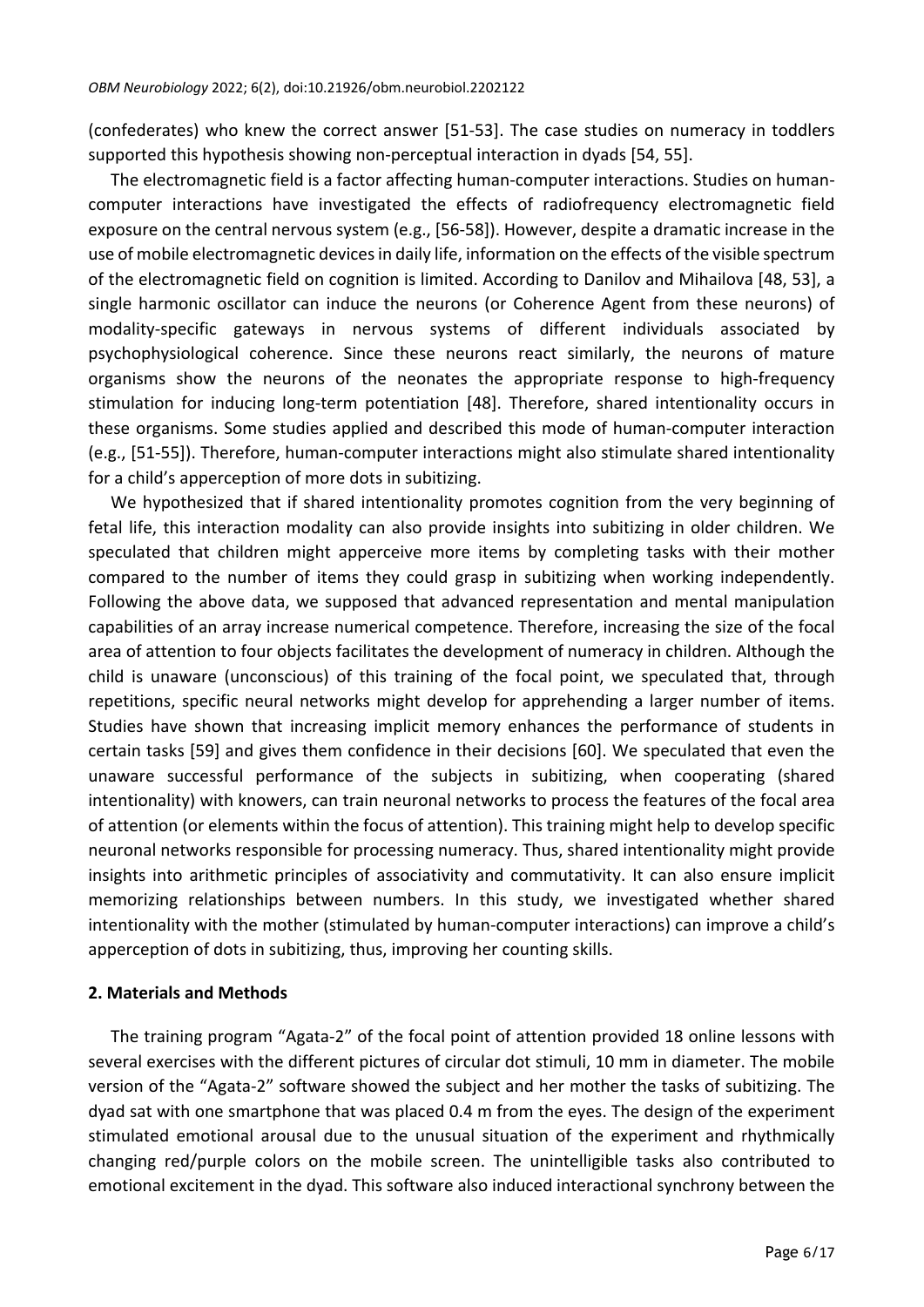subject and her mother due to the rhythmically changing colors on the phone screen (80 bpm). According to the model of coherent intelligence [48, 52, 54, 55], emotional contagion and interactional synchrony stimulate shared intentionality in dyads. According to Danilov and Mihailova [61], a distance testing procedure also provides emotional stimulation during testing. Empirical studies have shown an increase in the cortisol levels of participants during a public performance, indicating emotional arousal [61]. However, elevated cortisol levels impair cognitive processes. Empirical evidence supports the law of Yerkes and Dodson [62] that optimal but not maximal arousal predicts the highest performance [61]. Similarly, human-computer interaction stimulated shared intentionality for the child's apperception of more dots than she could apprehend alone. The child solved unintelligible tasks by cooperating with her mother [61]. In caregiver-infant dyads, only the caregiver who shares the daily routine with the child can contribute to the emergence of shared intentionality [61].

Four series of stimuli were used in different regimes of the training course. Three to seven dots were displayed on the phone screen in random order using different color groups and exposure times. The training course proceeded with regimes of different complexity; the differences were based on exposure times and the order and color of the dots. Usually, experiments on subitizing measure apprehension of numerosity in subjects based on exposure durations of 100 - 300 ms. These experiments limited the display time of the dots because a longer observation time also allows the subjects to perform counting, which is another mechanism to comprehend numerosity. Adults can covertly count at approximately 268 ms/object [34]. Our training course applied two different exposure durations of 1 s and 2 s. We argue that our training program required this prolonged exposure of the dots to the subject to ensure a shared intentionality effect and promoting the development of the size of the focal area of attention. Children with reduced numeracy need more time to grasp the number of items in a set than normal children. Since the focal area in children with math difficulties is small, they need to count items one by one in a set. We suppose their counting speed is approximately 1 s/object, compared to an adult's 268 ms/object [34]. Therefore, even a long exposure time of 2 s might not be enough for them to correctly count the number of items when more than three items are present. On the other hand, this prolonged exposure helps children (exhibiting shared intentionality with adults) give correct answers in numerosity tasks. Thus, we started the training phase with an exposure of 2 s and then lowered the exposure to 1 s as the perception of numerosity improved.

The last regime differed by modes of answers, i.e., pictures and numbers. The main purpose of this study was to determine an intervention for dyscalculia, and thus, learning would get over once the girl showed an increase in the focal point of attention and attained arithmetic skills similar to her peers. The "case study" was interrupted when the child's math skills reached the same level as that required by the school curriculum. The subject's passage from one training regime to another occurred in two cases: (i) The subject did not show an increase in the focal zone and/or math competence during three training sessions with a repetition of the grasping of the same stimuli. The equal results of the three lessons in a row would suggest that the training had failed and a change in the stimulus was required. (ii) The subject showed an advanced perception of the dots due to training in this regime or an increase in math competence. Then, the subject passed to the next stage, where the task became more difficult.

The instructions for the subject were: "You will be shown successively, for a very short time, pictures on the phone screen, which will contain a varying number of dots on a red background.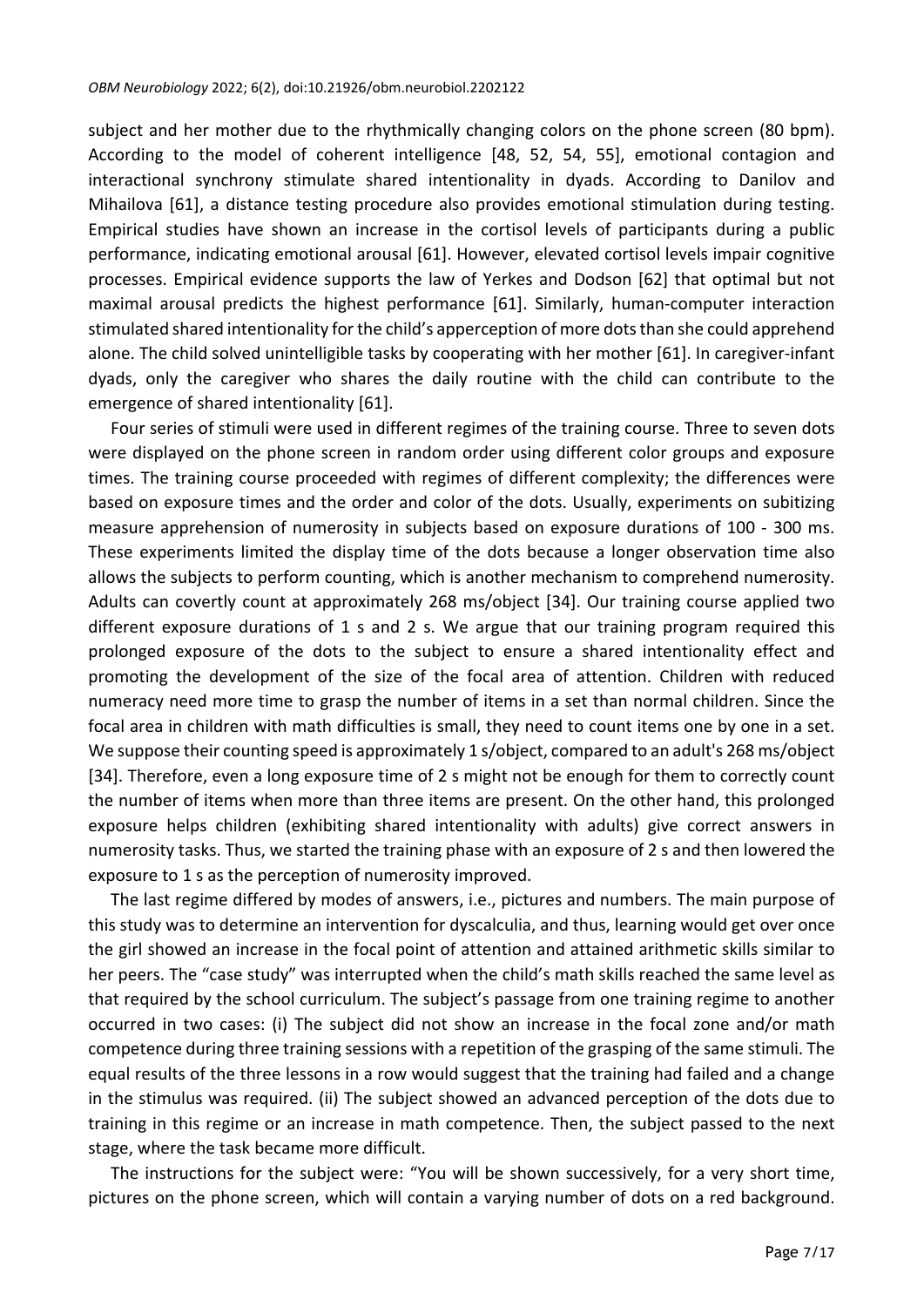Immediately after the exposure, you will report the number of dots that you have apprehended by choosing an answer from four options. The reply 'I do not know' is acceptable." While the subject was performing the tasks, the mother mentally completed the same tasks simultaneously. However, the mother was asked to perform the test mentally only, without communicating with the subject.

After each "Agata-2" training program exercise, the subject was tested on arithmetic competence based on basic math problems. The subject was instructed to report the solution of a basic mathematical problem by choosing a correct answer from four options. After testing math competence, the subject was not provided feedback, and she did not know whether her answer was correct. Thus, although the subject solved basic math problems after each exercise on the size of the focal point of attention, she was not informed about her performance after the math competence testing. She was only asked to solve basic math problems without correcting the results. Therefore, the girl did not learn from this method of testing math competence.

#### *2.1 Intervention Regimes*

The course of treatment consisted of the four regimes of human-computer interaction based on the rapid exposure to several pictures with a few dots (called "Subitizing"). This human-computer interaction also stimulated "shared intentionality" in the mother-child dyad for developing the child's rapid apprehension of these small numbers.

## 2.1.1 Regime I

The software was used on a smartphone to perform a test for 3 min with the dyad, where black dots were shown on a red background for 2 s. Three to seven dots were arranged on the phone screen in a centrosymmetric order. The subject had to select an answer out of four options in the first and second blocks within 20 s.

## 2.1.2 Regime II

The software was used to perform a test for 3 min with the subject, where black dots were presented on a red background for 1 s. Three to seven dots were arranged on the phone screen haphazardly, which was different from the arrangement pattern followed in Regime I. The subject had to select an answer out of four options in the first and second blocks within 20 s.

## 2.1.3 Regime III

Three to seven (black and green) dots were presented in random order on a red background to the subject for 1 s. The dots on each picture were distinguished into two groups (up to three dots in each color group) based on two colors, black and green. The subject had to choose an answer from options in the first and second blocks within 20 s of each trial.

## 2.1.4 Regime IV

In Regime IV, 10 tasks with black dot sets were performed. The options in the first block of 5 tasks for selecting an answer were four pictures of different sets of dots, not the figures, as in the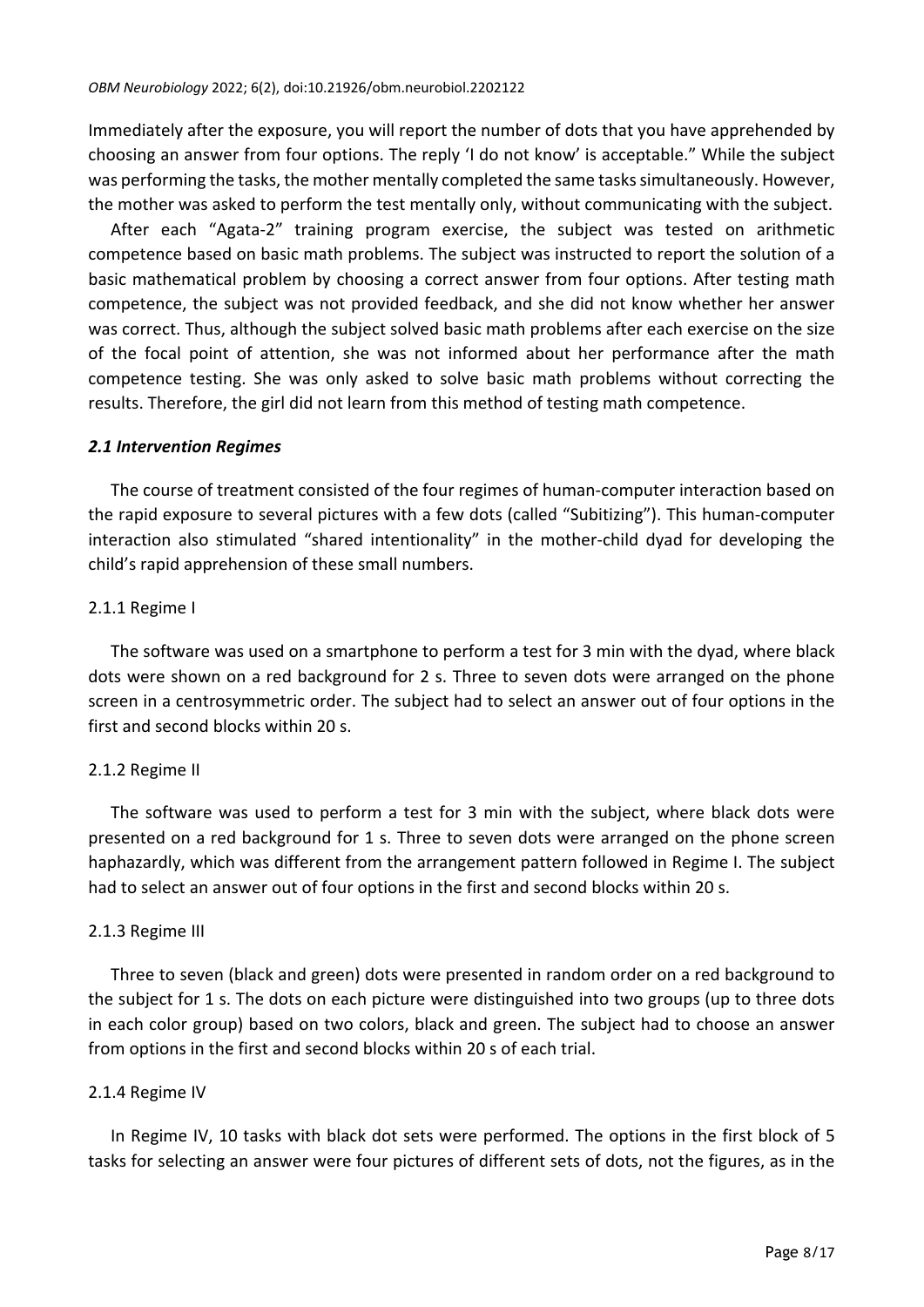previous regimes. The exposure time was 1 s. The time limit for answering was 20 s. In this regime, three to seven dots were arranged on the phone screen in a centrosymmetric order as in Regime I.

## *2.2 Subject*

The subject was an eight-year-old girl with cerebral palsy. In the perinatal period, she suffered hypoxic-ischemic brain damage in the form of gliosis atrophic changes in the white matter of the cerebral hemispheres, atrophic changes in the corpus callosum, and ventriculomegaly. In 2014, neuro-sonography (the use of ultrasound to obtain brain images) was performed, and post-hypoxic changes were diagnosed. It revealed periventricular leukomalacia (PVL)-, which is a softening of white brain tissue near the ventricles. In 2020, kindergarten professionals conducted Psychological Assessment and Speech-Communication Assessments when she was six years old. They found that she showed typical cognitive development. However, the girl later showed difficulties in basic retrieval of math-related facts, i.e., learning simple addition sums. The child did not even understand the meaning of basic arithmetic operations. For example, she gave a sum less than a minor term of the task while solving a basic addition problem: she reported the number 2 to solve the basic fact of 3 addition to 4. She had difficulty stating which of the two numbers was larger. She needed to count even three items in a set one by one. One year of attempts in drilling basic arithmetic facts before this case study was unsuccessful. Before starting the training program, when the girl was 7 years and 10 months old, we used the "Agata-2" software to assess the size of the focal area of attention, which was found to be 2 points.

## **3. Results**

## *3.1 Regime I*

During the four lessons in this regime, the subject's apperception of dots improved up to three dots. She improved her math competence from three correct (out of 10) solutions to basic math problems with addendum +2 while completing the test. She answered eight answers correctly (out of 10) at the end of this block.

# *3.2 Regime II*

During the three lessons with newly designed images with the dots placed randomly against the background, the subject's apperception of subitizing did not improve. After completing the test on basic math problems with addendum +2 in the previous regime, the subject was tested with basic math problems with addendum +3. Six problems were correctly solved (out of 10). The performance increased to seven correct answers out of 10 at the end.

# *3.3 Regime III*

The new design on subitizing with pictures showing three to seven colored dots was introduced. The subject's apperception started with three dots in subitizing. The math competence was six correct solutions out of 10 basic math problems with addendum +3 when completing the test at the beginning of thisstage. During the eight lessons, the apperception of dots wasimproved up to seven dots. At the end of this stage, she showed improved competence in solving math problems with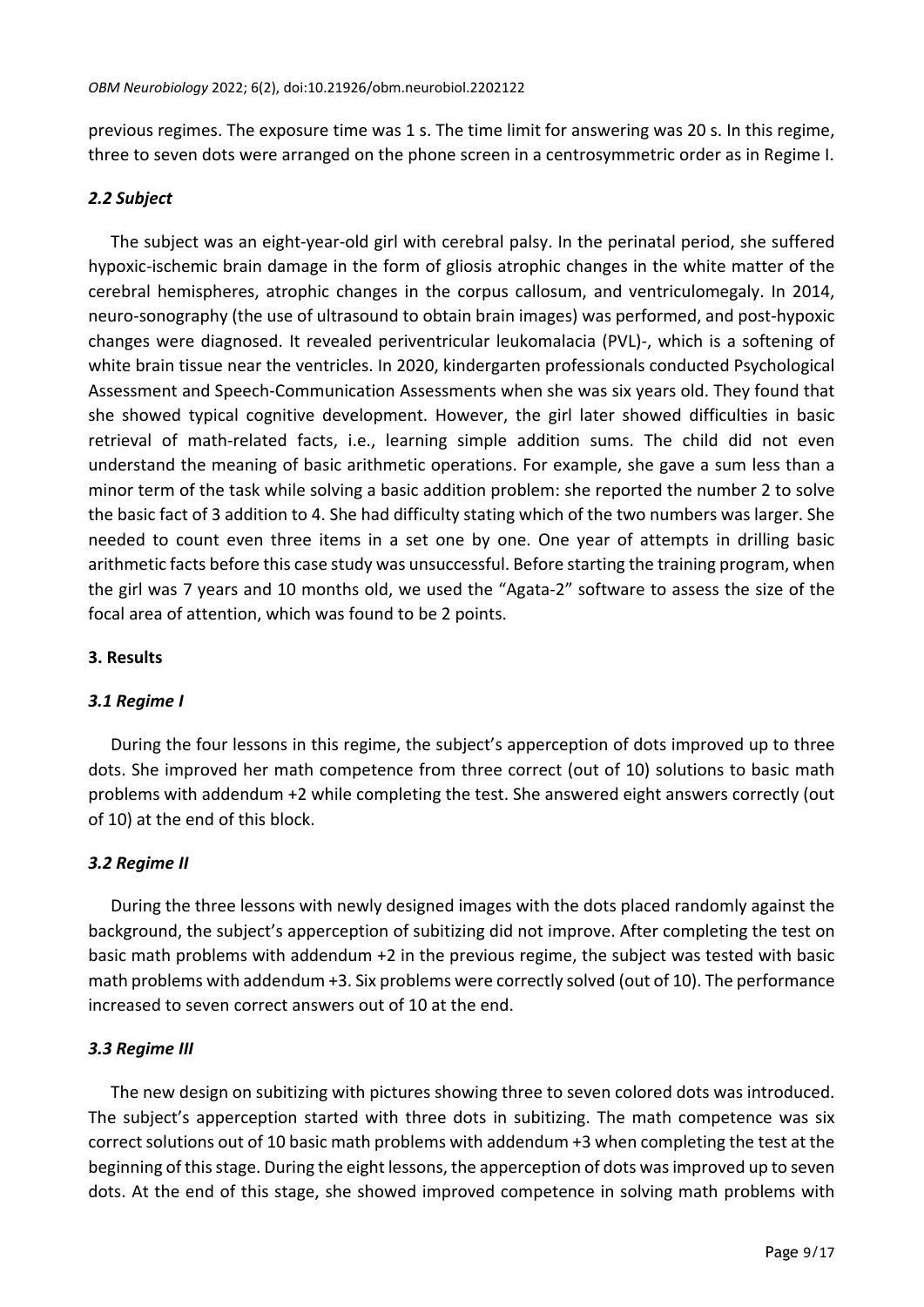addendum +4 with eight correct answers out of 10, and in math problems with addendum +5, she answered four questions correctly out of 10.

#### *3.4 Regime IV*

The task of subitizing was changed. The pictures had all black dots on a red background (as in Regime I). The modes of answer options were changed: four picture options in the first block of five trials and four digits options in the second block. The subject could grasp seven dots in a set (the dots were shown for 1 s). The math competence was four correct solutions out of 10 basic math problems with addendum +5; the test was completed at the beginning of this stage. At the end of this stage, she showed improved competence in solving math problems with addendum +5 and answered eight questions correctly out of 10.

The results of the tests are presented in Table 1 and in Figure 1. The data are presented based on the increasing order of the size of the focus of attention in the 18 lessons on subitizing in humancomputer interaction that stimulated shared intentionality. Math competency test scores are presented as a percentage of correct answers out of the 10 tasks (see Table 1 and Figure 1).

| <b>Regimes of human-</b><br>computer interaction | <b>Dots</b><br>exposure<br>time,<br>seconds | The size<br>of the<br>focal<br>point | <b>Checking on math problems:</b><br>Math competency test scores<br>started => finished |                 |         |          |
|--------------------------------------------------|---------------------------------------------|--------------------------------------|-----------------------------------------------------------------------------------------|-----------------|---------|----------|
|                                                  |                                             |                                      | $X + 2$                                                                                 | $X + 3$         | $X + 4$ | $X + 5$  |
| Regime I                                         |                                             |                                      |                                                                                         |                 |         |          |
| The 1st lesson.                                  | $\overline{2}$                              | $\overline{2}$                       | 30%                                                                                     |                 |         |          |
| The 2nd-4th lessons.                             | $\overline{2}$                              | 3                                    | $90\% = 80\%$                                                                           |                 |         |          |
| <b>Regime II</b>                                 |                                             |                                      |                                                                                         |                 |         |          |
| The 5th-7th lessons.                             | 1                                           | 3                                    |                                                                                         | $60\% = > 70\%$ |         |          |
| <b>Regime III</b>                                |                                             |                                      |                                                                                         |                 |         |          |
| The 8th-10th lessons.                            | $\mathbf{1}$                                | 3                                    |                                                                                         | 60%=>90%        |         |          |
| The 11th lesson.                                 | 1                                           | 4                                    |                                                                                         | 80%             |         |          |
| The 12th lesson.                                 | $\mathbf{1}$                                | 4                                    |                                                                                         |                 | 60%     |          |
| The 13th lesson.                                 | $\mathbf{1}$                                | 5                                    |                                                                                         |                 | 100%    |          |
| The 14th lesson.                                 | $\mathbf{1}$                                | 3                                    |                                                                                         |                 | 80%     |          |
| The 15th lesson.                                 | $\mathbf{1}$                                | 7                                    |                                                                                         |                 |         | 40%      |
| <b>Regime IV</b>                                 |                                             |                                      |                                                                                         |                 |         |          |
| The 16th-18th lessons. 1                         |                                             | 7                                    |                                                                                         |                 |         | 40%=>80% |

**Table 1** The results on subitizing.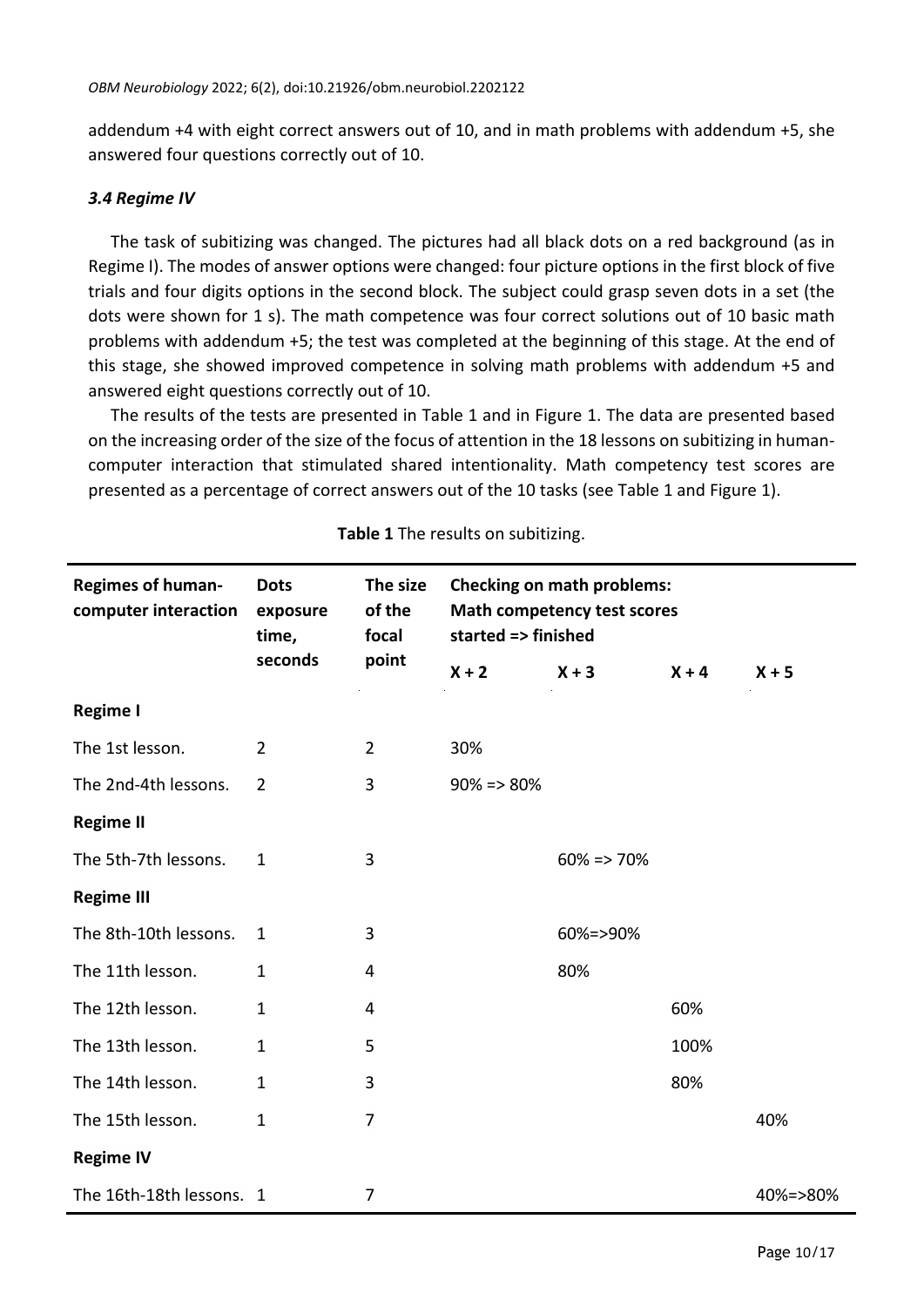

**Figure 1** Increasing the size of the focal area of attention in the four regimes using different stimuli in 18 sessions.

#### **4. Discussion**

Studies have shown an association of visual-spatial processing with mathematical competence in the early stages of development. Lindsay et al. [63] found worse performance in attention tests and visual-spatial processing in children with dyscalculia compared to the control variables. Based on experimental data, Szucs et al. [64] argued that visual-spatial processing plays an essential role in the development of children in arithmetic. Georges et al. [65] highlighted the importance of spatial-numerical interactions for arithmetic skills.

As mentioned previously, a math-responsive network is established in the bilateral intraparietal sulcus and the inferior temporal cortex [16]. Studies in the field of neuroscience have shown that the bilateral IPS plays an essential role in executive functions [66]. This region might contribute to the accumulation of evidence during decision-making [67]. According to Amalric [16], this network overlaps with the neural correlates of deductive reasoning. The IPS profile provides strong evidence for its role in endogenous attention shifts and features attention shifts rather than exogenous shifts [68]. According to Molenberghs et al. [69], shifts in the attentional focus also activated the IPS but mainly if they were guided endogenously by internal rules of relevance rather than stimulus displacement. Molenberghs et al. [69] found that only the IPS region was activated when the stimulus configuration changed, but the attentional focus remained spatially fixed, i.e., the activity in IPS was mainly related to an endogenous control, even when the spatial focus of attention remained fixed [69]. These findings might indicate an essential role of the IPS region in processing the internal features of the focal area of attention (or elements within the focus of attention). These results also support an association of numerical skills with the size of the focal area of attention. A lower activity of the IPS can reduce the capacity to perform executive functions, accumulate evidence for decision-making, and process features within the attentional focus. Thus, the reduction in activity causes impairment in numerical skills.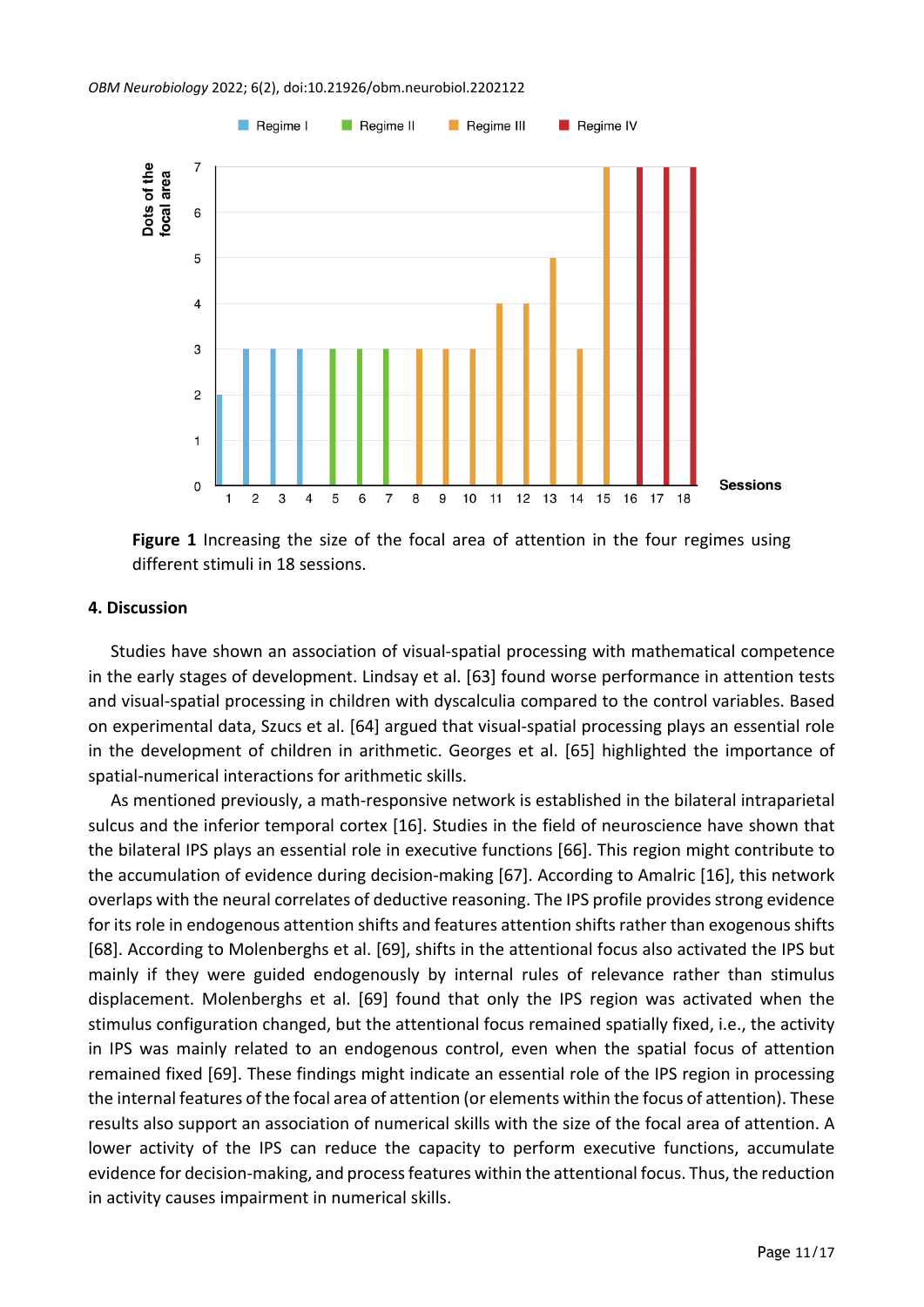Some studies have shown that the neural network responsible for numeracy overlaps with visual and spatial processing regions (e.g., [16]). The theoretical analysis of the data in this study also showed that the expanded size of the focal area of attention with four or more items can dramatically increase the mental operation with these items. These arguments suggest that research on the size of the focal area of attention is required for understanding the development of numerical competence.

The outcome of this case study was interesting. Although the child showed significantly higher scores on arithmetic competence in the written assessment, her oral responses to the same problems did not show the same consistency in the accuracy of the outcome. A robust effect of testing can occur, where participants who learned the materials through testing outperform those who restudied the material [70]. Therefore, a written exam can show a better outcome than an oral exam.

The results of this case study provided a framework for the treatment of dyscalculia. The training was performed while the child was unaware of the process. The procedure to check the answers did not increase her knowledge since she did not receive feedback after testing. Further studies can verify whether combining two methods,- i.e., unconscious training via shared intentionality and classical drilling of basic math problems,- would be more effective for improving arithmetical competence. We propose two training levels for the training course on numerical competence, the first level of "drill-subitizing" and the second level of "math-memorizing." At the first level of "drillsubitizing," future studies can design two training exercises for developing the focal point of consciousness in 10 lessons. In Exercise I of this study, mobile software was used to show pictures with colored (black and green) dots on a red background for 2 s in the first block and 3 s in the second block. Three to seven dots were arranged haphazardly on the phone screen. The dots on each picture were distinguished into two groups(up to three dotsin each color group) by two colors, black and green. When the subject showed a perception of up to five objects due to training, the subject passed to the next stage, where the task became difficult. In Exercise II, the software was used to present pictures with black dots on a red background for 1 s in the first block (four options of answers were pictures) and 1 s in the second block (four options of answers were numbers). Three to seven dots were arranged on the phone screen in a centrosymmetric order.

"Math-memorizing" can be the second training level of numerical competence in children. There are several memorizing strategies; one of them is drilling basic arithmetic problems. Drill techniques effectively help retain information in long-term memory [71]. Drill activities also help children in understanding mathematical patterns, thus, making it easier for them to make a mental picture while solving mathematical problems [72].

#### **5. Conclusions**

In this case study, we investigated an intervention technique to help children overcome a mathematical learning disability. For the first time, the hypothesis of developing numeracy in children by training the apperception of dots in enumeration tasks (subitizing) was tested. Shared intentionality promotes cognition from the onset. Therefore, the study investigated this interaction modality to facilitate insights into expanding apperception for improving numerical competence in an eight-year-old girl. The child was stimulated to apperceive more objects while performing tasks with her mother. The course of treatment consisted of the four regimes of human-computer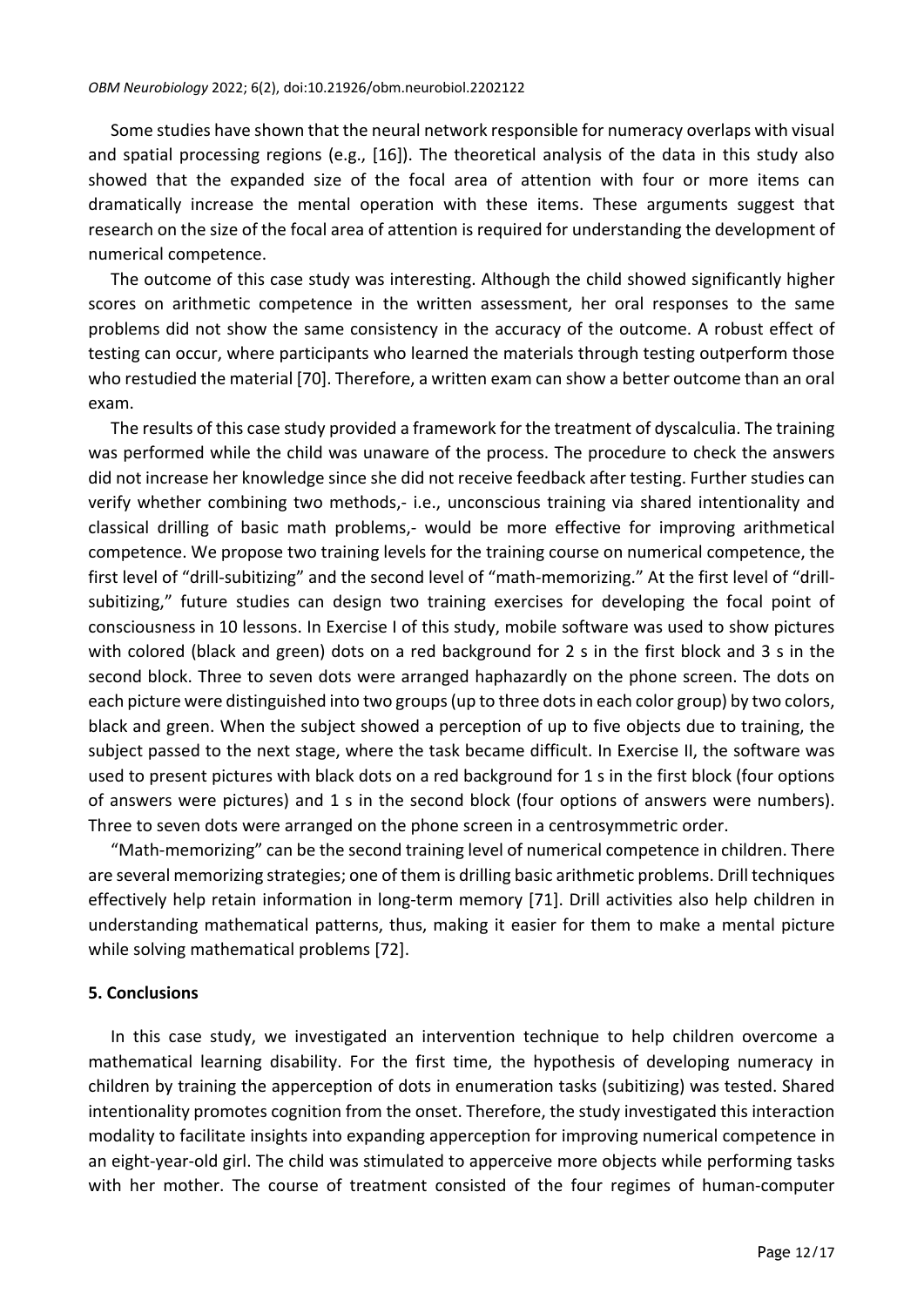interaction based on rapid exposure of the subject to multiple pictures with several small dots. The human-computer interaction also stimulated shared intentionality in the mother-child dyad for developing the child's rapid apprehension of these small dots. The results showed that the size of the focal point of attention (consciousness) increased, and numerical competence was developed, which showed an association between the expansion of apperception and the development of numeracy. In this study, we proposed a framework for the treatment of dyscalculia.

## **Author Contributions**

Igor Val Danilov conceived and designed the experiments. Sandra Mihailova reviewed the research design and gave valuable remarks. Igor Val Danilov formulated the hypothesis and wrote the first draft of the manuscript. Igor Val Danilov and Sandra Mihailova improved the text over several iterations.

## **Competing Interests**

The authors have declared that no competing interests exist.

## **References**

- 1. Benavides Varela S, Zandonella Calleghera C, Fagiolinic B, Leo I, Alto G, Lucangeli D. Effectiveness of digital-based interventions for children with mathematical learning diffculties: A meta-analysis. Comput Educ. 2020; 157: 103953.
- 2. Mazzocco MMM. Challenges in identifying target skills for math disability screening and intervention. J Learn Disabil. 2005; 38: 318-323.
- 3. Mazzocco MMM, Räsänen P. Contributions of longitudinal studies to evolving definitions and knowledge of developmental dyscalculia. Trends Neurosci Educ. 2013; 2: 65-73.
- 4. Karagiannakis G, Baccaglini Frank A, Papadatos Y. Mathematical learning difficulties subtypes classification. Front Hum Neurosci. 2014; 8: 57.
- 5. Russell RL, Ginsburg HP. Cognitive analysis of children's mathematics difficulties. Cogn Instr. 1984; 1: 217-244.
- 6. Gross Tsur V, Manor O, Shalev RS. Developmental dyscalculia: Prevalence and demographic features. Dev Med Child Neurol. 1996; 38: 25-33.
- 7. Fuhs MW, McNeil NM. ANS acuity and mathematics ability in preschoolers from low-income homes: Contributions of inhibitory control. Dev Sci. 2013; 16: 136-148.
- 8. Bugden S, Ansari D. When your brain cannot do 2 + 2: A case of developmental dyscalculia. Front Young Minds. 2014; 2: 8.
- 9. Butterworth B. Dyscalculia from science to education. New York: Routledge; 2019.
- 10. Baroody AJ. Mastery of basic number combinations: Internalization of relationships or facts? J Res Math Educ. 1985; 16: 83-98.
- 11. Dowker A. What works for children with mathematical difficulties? Nottingham: DfES Publications; 2004.
- 12. Gersten R, Jordan NC, Flojo JR. Early identification and interventions for students with mathematics difficulties. J Learn Disabil. 2005; 38: 293-304.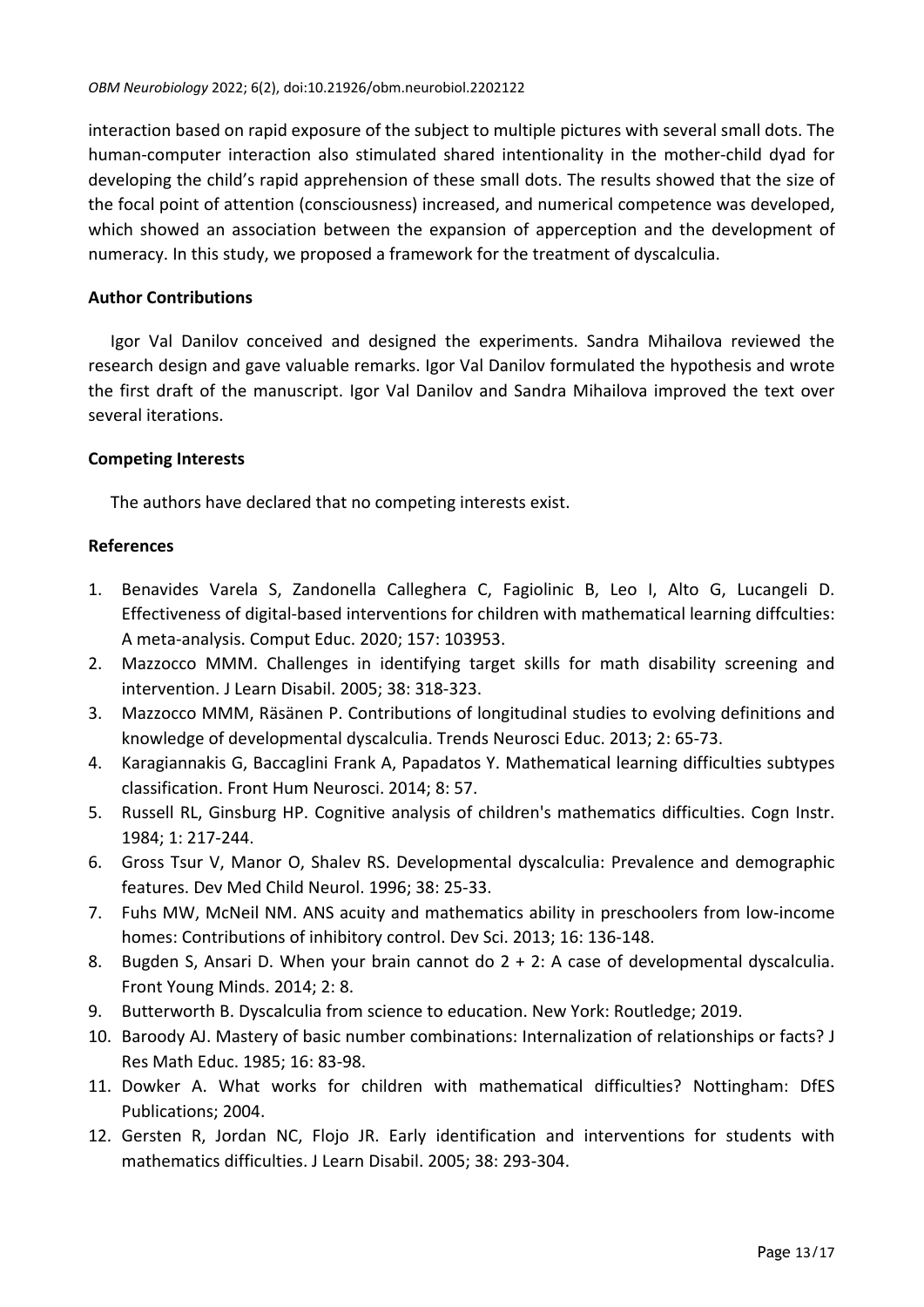- 13. Haberstroh S, Schulte Körne G. The diagnosis and treatment of dyscalculia. Dtsch Ärzteblatt Int. 2019; 116: 107.
- 14. Dehaene S. The number sense: How the mind creates mathematics. New York: Oxford University Press; 1997.
- 15. Butterworth B. A head for figures. Science. 1999; 284: 928-929.
- 16. Amalric M. Cerebral underpinning of advanced mathematical activity. Heterog Contrib Numer Cogn. 2021: 71-92.
- 17. Sokolowski HM, Fias W, Mousa A, Ansari D. Common and distinct brain regions in both parietal and frontal cortex support symbolic and nonsymbolic number processing in humans: A functional neuroimaging meta-analysis. Neuroimage. 2017; 146: 376-394.
- 18. Szűcs D, Goswami U. Developmental dyscalculia: Fresh perspectives. Trends Neurosci Educ. 2013; 2: 33-37.
- 19. Reynvoet B, Vanbecelaere S, Depaepe F, Sasanguie D. Intervention studies in math: A metareview. In: Heterogeneous contributions to numerical cognition. Cambridge: Academic Press; 2021. pp.283-308.
- 20. Lazzaro G, Battisti A, Varuzza C, Celestini L, Pani P, Costanzo F, et al. Boosting numerical cognition in children and adolescents with mathematical learning disabilities by a brain-based intervention: A study protocol for a randomized, sham-controlled clinical trial. Int J Environ Res Public Health. 2021; 18: 10969.
- 21. Ashcraft MH. Cognitive arithmetic: A review of data and theory. Cognition. 1992; 44: 75-106.
- 22. Shrager J, Siegler RS. SCADS: A model of children's strategy choices and strategy discoveries. Psychol Sci. 1998; 9: 405-410.
- 23. Baroody AJ, Bajwa NP, Eiland M. Why can't johnny remember the basic facts? Dev Disabil Res Rev. 2009; 15: 69-79.
- 24. Stein M, Kinder D, Rolf K, Silbert J, Carnine DW. Direct instruction mathematics. 5th ed. New York: Pearson; 2018.
- 25. Slocum TA, Rolf KR. Features of direct instruction: Content analysis. Behav Anal Pract. 2021; 14: 775-784.
- 26. Brownell W. Psychological considerations in the learning and the teaching arithmetic. In: The Teaching of Arithmetic, 10th Yearbook of the National Council of Teachers of Mathematics. New York: Teachers College Columbia University; 1935. pp.1-31.
- 27. Leahey TH. Something old, something new: Attention in Wundt and modern cognitive psychology. J Hist Behav Sci. 1979; 15: 242-252.
- 28. Freeman FN. Grouped objects as a concrete basis for the number idea. Elem Sch Teach. 1912; 12: 306-314.
- 29. Fernberger SW. A preliminary study of the range of visual apprehension. Am J Psychol. 1921; 32: 121-133.
- 30. Kaufman EL, Lord MW. The discrimination of visual number. Am J Psychol. 1949; 62: 498-525.
- 31. Averbach E. The span of apprehension as a function of exposure duration. J Mem Lang. 1963; 2: 60.
- 32. Starkey P, Cooper RG Jr. Perception of numbers by human infants. Science. 1980; 210: 1033- 1035.
- 33. Van Oeffelen MP, Vos PG. A probabilistic model for the discrimination of visual number. Percept Psychophys. 1982; 32: 163-170.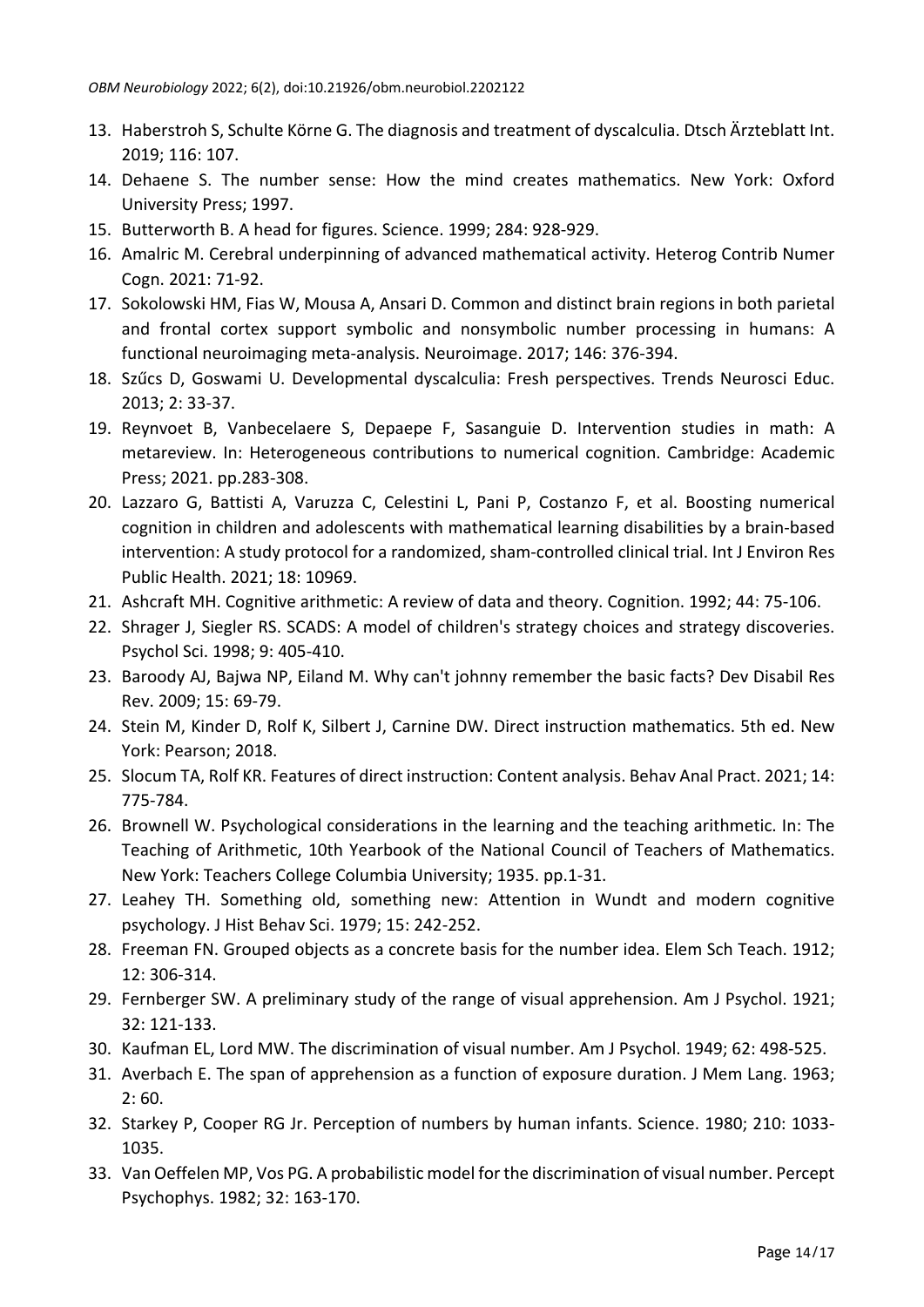- 34. Starkey P, Cooper RG. The development of subitizing in young children. Br J Dev Psychol. 1995; 13: 399-420.
- 35. Feigenson L, Carey S, Hauser M. The representations underlying infants' choice of more: Object files versus analog magnitudes. Psychol Sci. 2002; 13: 150-156.
- 36. Feigenson L, Carey S. Tracking individuals via object files: Evidence from infants' manualsearch. Dev Sci. 2003; 5: 568-584.
- 37. Feigenson L, Dehaene S, Spelke E. Core systems of number. Trends Cogn Sci. 2004; 8: 307-314.
- 38. Gray SA, Reeve RA. Preschoolers' dot enumeration abilities are markers of their arithmetic competence. PLoS ONE. 2014; 9: e94428.
- 39. Smith AD, Kelly A. Cognitive processes. In: The encyclopedia of adulthood and aging. Chichester: Wiley Online Library; 2015.
- 40. Espy KA, McDiarmid MM, Cwik MF, Stalets MM, Hamby A, Senn TE. The contribution of executive functions to emergent mathematic skills in preschool children. Dev Neuropsychol. 2004; 26: 465-486.
- 41. Rasmussen C, Bisanz J. Representation and working memory in early arithmetic. J Exp Child Psychol. 2005; 91: 137-157.
- 42. Clark CA, Sheffield TD, Wiebe SA, Espy KA. Longitudinal associations between executive control and developing mathematical competence in preschool boys and girls. Child Dev. 2013; 84: 662- 677.
- 43. Mussolin C, Mejias S, Noël MP. Symbolic and nonsymbolic number comparison in children with and without dyscalculia. Cognition. 2010; 115: 10-25.
- 44. Landerl K, Bevan A, Butterworth B. Developmental dyscalculia and basic numerical capacities: A study of 8-9-year-old students. Cognition. 2004; 93: 99-125.
- 45. Reeve R, Reynolds F, Humberstone J, Butterworth B. Stability and change in markers of core numerical competencies. J Exp Psychol Gen. 2012; 141: 649-666.
- 46. Wilson AJ, Revkin SK, Cohen D, Cohen L, Dehaene S. An open trial assessment of "The Number Race", an adaptive computer game for remediation of dyscalculia. Behav Brain Funct. 2006; 2: 20.
- 47. Tomasello M. Becoming human. Cambridge: Harvard University Press; 2019.
- 48. Danilov IV, Mihailova S. Neuronal coherence agent for shared intentionality: A hypothesis of neurobiological processes occurring during social interaction. OBM Neurobiol. 2021; 5: 26.
- 49. Painter DR, Kim JJ, Renton AI, Mattingley JB. Joint control of visually guided actions involves concordant increases in behavioural and neural coupling. Commun Biol. 2021; 4: 816.
- 50. Fishburn FA, Murty VP, Hlutkowsky CO, MacGillivray CE, Bemis LM, Murphy ME, et al. Putting our heads together: Interpersonal neural synchronization as a biological mechanism for shared intentionality. Soc Cogn Affect Neurosci. 2018; 13: 841-849.
- 51. Danilov IV, Mihailova S. Social interaction shapes infants' earliest links between language and cognition. Soc Sci Bull. 2019; 2: 145-157.
- 52. Danilov IVal, Mihailova S. Emotions in e-learning: The review promotes advanced curriculum by studying social interaction. Proceedings of The 6 th International Conference on Lifelong Education and Leadership for ALL; 2020 July 13-16; Granada, Spain.
- 53. Danilov IV, Mihailova S. Intentionality vs chaos: Brain connectivity through emotions and cooperation levels beyond sensory modalities. In: The thirteenth international conference on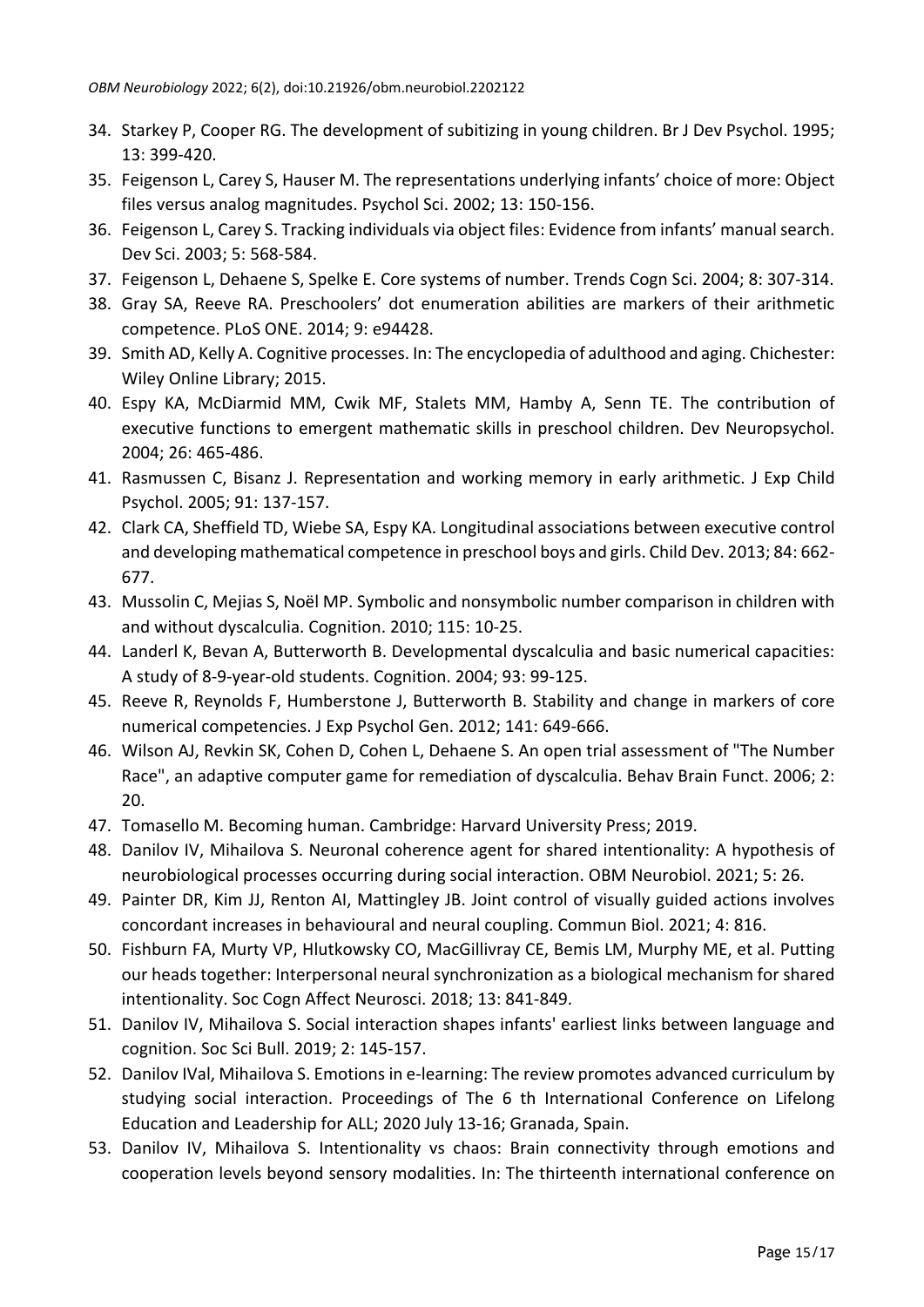advanced cognitive technologies, and applications. International Academy, Research, and Industry Association; 2021. pp.1-6.

- 54. Danilov IV, Mihailova S, Reznikoff I. Shared intentionality in advanced problem based learning: Deep levels of thinking in coherent intelligence. Proceedings of the 17th int'l conf on frontiers in education: Computer science and computer engineering, along with CSCE congress; 2021. Available from: [https://www.american-cse.org/static/CSCE21%20book%20abstracts.pdf.](https://www.american-cse.org/static/CSCE21%20book%20abstracts.pdf)
- 55. Danilov IV, Mihailova S, Reznikoff I. Frontiers in cognition for education: Coherent intelligence in e-learning for beginners aged 1 to 3 years. Proceedings of the 20th Int'l Conf on e-Learning, e-Business, Enterprise Information Systems, and e-Government, along with CSCE congress; 2021. Available from: [https://www.american](https://www.american-cse.org/static/CSCE21%20book%20abstracts.pdf)[cse.org/static/CSCE21%20book%20abstracts.pdf.](https://www.american-cse.org/static/CSCE21%20book%20abstracts.pdf)
- 56. Zhang J, Sumich A, Wang GY. Acute effects of radiofrequency electromagnetic field emitted by mobile phone on brain function. Bioelectromagnetics. 2017; 38: 329-338.
- 57. Meo SA, Almahmoud M, Alsultan Q, Alotaibi N, Alnajashi I, Hajjar WM. Mobile phone base station tower settings adjacent to school buildings: Impact on students' cognitive health. Am J Mens Health. 2019; 13: 1557988318816914.
- 58. Kim JH, Lee JK, Kim HG, Kim KB, Kim HR. Possible effects of radiofrequency electromagnetic field exposure on central nerve system. Biomol Ther. 2019; 27: 265-275.
- 59. Graf P, Mandler G. Activation makes words more accessible, but not necessarily more retrievable. J Verbal Learn Verbal Behav. 1984; 23: 553-568.
- 60. Hasher L, Goldstein D, Toppino T. Frequency and the conference of referential validity. J Verbal Learn Verbal Behav. 1977; 16: 107-112.
- 61. Danilov IV, Mihailova S. A new perspective on assessing cognition in children through estimating shared intentionality. J Intell. 2022; 10: 21.
- 62. Yerkes RM, Dodson JD. The relation of strength of stimulus to rapidity of habit-formation. Class Hist Psychol. 1908; 459-482.
- 63. Lindsay RL, Tomazic T, Levine MD, Accardo PJ. Attentional function as measured by a continuous performance task in children with dyscalculia. J Dev Behav Pediatr. 2001; 22: 287- 292.
- 64. Szucs D, Devine A, Soltesz F, Nobes A, Gabriel F. Developmental dyscalculia is related to visuospatial memory and inhibition impairment. Cortex. 2013; 49: 2674-2688.
- 65. Georges C, Hoffmann D, Schiltz C. Mathematical abilities in elementary school: Do they relate to number–space associations? J Exp Child Psychol. 2017; 161: 126-147.
- 66. Osada T, Ohta S, Ogawa A, Tanaka M, Suda A, Kamagata K, et al. An essential role of the intraparietal sulcus in response inhibition predicted by parcellation-based network. J Neurosci. 2019; 39: 2509-2521.
- 67. Gold JI, Shadlen MN. The neural basis of decision making. Annu Rev Neurosci. 2007; 30: 535- 574.
- 68. Corbetta M, Shulman GL. Control of goal-directed and stimulus-driven attention in the brain. Nat Rev Neurosci. 2002; 3: 201-215.
- 69. Molenberghs P, Mesulam MM, Peeters R, Vandenberghe RR. Remapping attentional priorities: Differential contribution of superior parietal lobule and intraparietal sulcus. Cereb Cortex. 2007; 17: 2703-2712.